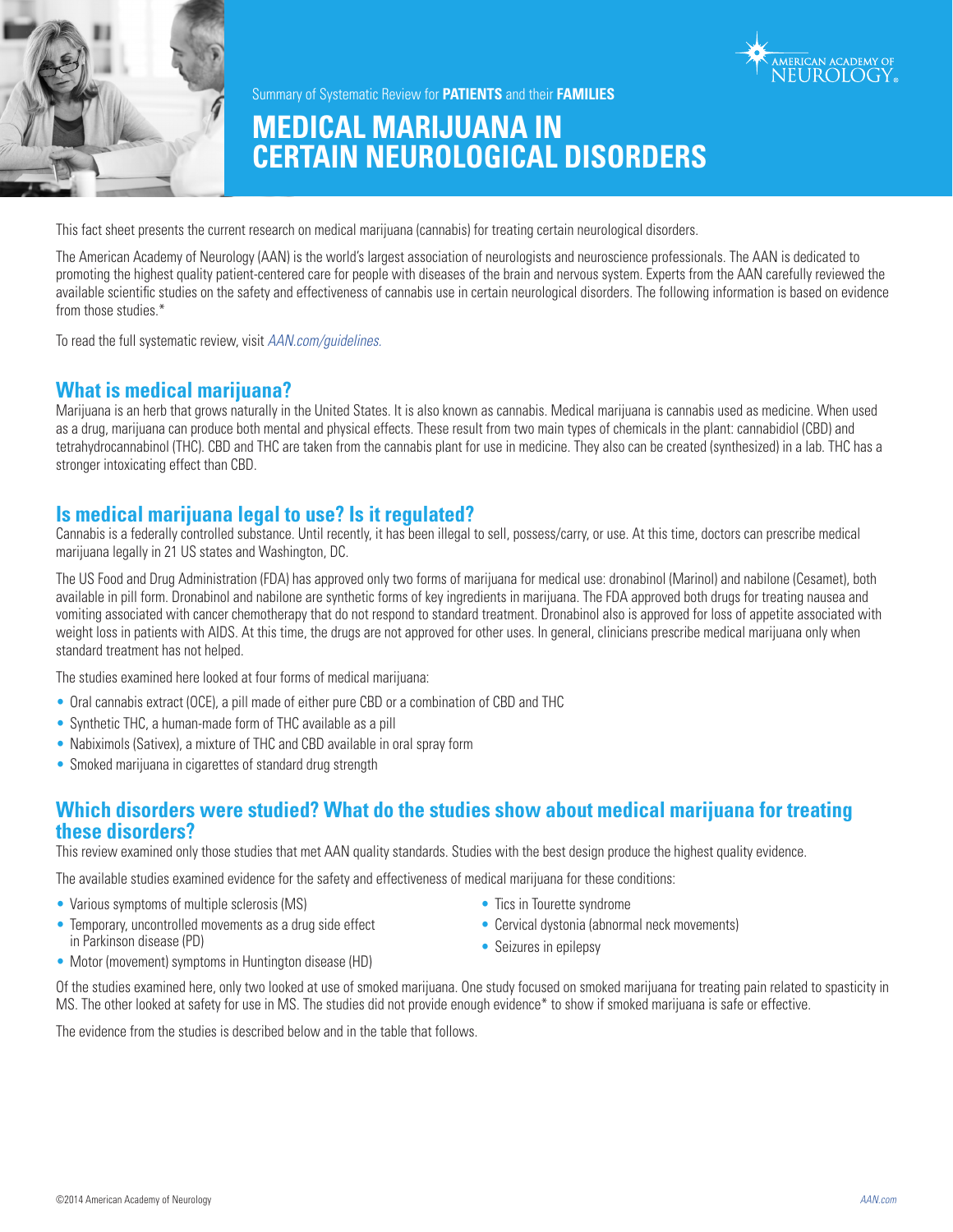## **Symptoms of MS**

The studies showed that medical marijuana in pill or oral spray form can help treat certain MS symptoms.

#### *Spasticity and Related Symptoms*

Spasticity is chronic muscle tightness. It causes the muscles to become stiff and hard to the touch. Spasticity also can cause pain and painful muscle spasms. These occur when the muscle contracts (tightens) uncontrollably.

Evidence Supporting Use

- There is strong evidence\* that OCE pills made from pure CBD: · Can help lessen patients' reported spasticity symptoms short-term
- Moderate evidence\* shows that THC pills and oral spray: · Probably help lessen patients' reported symptoms of spasticity short-term
- · Probably help lessen cramp-like pain or painful spasms
- There is weak evidence\* that OCE pills and THC pills:
	- · Might help lessen patients' reported spasticity symptoms if treatment is continued for at least one year
	- · Might lead to improvement on tests for spasticity a doctor performs, but only if treatment is continued for at least one year

Evidence Against Use

- There is moderate evidence\* that OCE pills, THC pills, and oral spray:
- · Probably do *not* lead to improvement short-term on tests for spasticity a doctor performs

#### *Other MS Symptoms*

Evidence Supporting Use

- Strong evidence\* shows OCE pills:
- · Can help lessen central pain (feelings of painful burning, "pins and needles," and numbness)
- Moderate evidence\* also shows the oral spray:
	- · Probably helps lessen frequent urination

#### Evidence Against Use

- Moderate evidence\* shows that OCE pills and THC pills:
- · Probably do *not* help lessen frequent urination and bladder control problems
- · Probably do *not* help lessen tremor (shaking) in MS
- Weak evidence\* shows the oral spray:
- · Might *not* help lessen tremor in MS

There is not enough evidence to show if the oral spray helps lessen overall bladder symptoms.

## **Other Neurological Conditions**

#### *Temporary, Uncontrolled Movements in PD*

For people with PD, common symptoms are shaking, stiffness, and slowness of movement. Clinicians typically treat these symptoms with the drug levodopa. However, in the late stages of the disease, the drug itself can cause temporary, abnormal movements to develop. Moderate evidence\* shows that OCE pills likely do *not* help relieve abnormal movements caused by levodopa.

#### *HD, Tourette Syndrome, Cervical Dystonia, Epilepsy*

There is not enough evidence\* to show whether medical marijuana in pill or oral spray form:

- Reduces motor symptoms in HD
- Relieves tic severity in Tourette syndrome
- Lessens abnormal neck movements in cervical dystonia
- Reduces how often seizures occur in epilepsy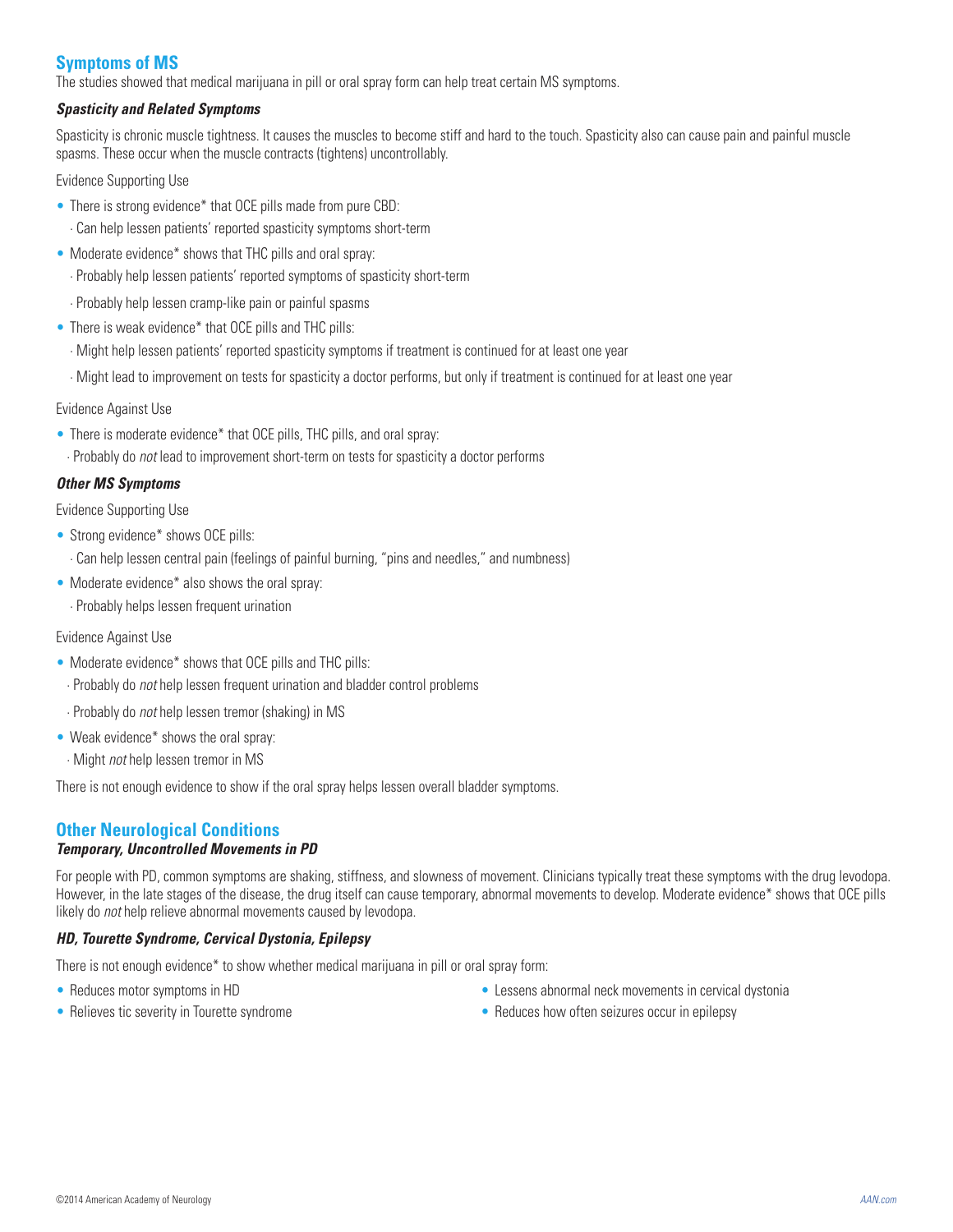## **Important Concerns About Cannabis**

There are safety concerns about the use of cannabis. All cannabis products have side effects, and some can be serious. Side effects include:

- Difficulty with attention or concentration
- Dizziness or fainting symptoms
- Drowsiness or tiredness
- Dry mouth
- Feelings of intoxication
- Hallucinations (seeing or hearing things that are not there)
- Impaired judgment or coordination
- Increased spasticity
- Increased weakness
- Loss of balance and falls
- Nausea, vomiting, and constipation
- Psychological problems such as depression or psychosis
- Thinking (cognition) and memory problems

The long-term safety of cannabis is unknown. Most of the studies were short in duration. More research is needed on complications from long-term use. These include serious psychological problems such as depression, suicidal thoughts, and psychosis. About one in every 100 people (or 1 percent of the population) will be affected. More research also is needed on the risk of lung cancer from long-term use of smoked cannabis.

## **Table: Evidence for Safety and Effectiveness of Medical Marijuana**

| <b>Findings, by Disorder and Drug Formulation</b>                                                                                                                  | <b>Strength of Evidence</b> |  |
|--------------------------------------------------------------------------------------------------------------------------------------------------------------------|-----------------------------|--|
| <b>MS: Spasticity and Related Symptoms</b>                                                                                                                         |                             |  |
| <b>OCE</b><br>• Can reduce patients' reported symptoms of spasticity                                                                                               | Strong                      |  |
| <b>OCE</b><br>• Probably does not lead to improvement short-term (12–15 weeks) on tests for spasticity a doctor performs<br>Synthetic THC                          | Moderate                    |  |
| • Can probably reduce patients' reported symptoms of spasticity                                                                                                    |                             |  |
| • Can probably lessen cramp-like pain or painful spasms<br>• Probably does not lead to improvement short-term (15 weeks) on tests for spasticity a doctor performs |                             |  |
| Oral Spray (Nabiximols)<br>• Can probably lessen patients' reported symptoms of spasticity short-term (6 weeks)                                                    |                             |  |
| • Probably does not lead to improvement short-term (6 weeks) on tests for spasticity a doctor performs<br>• Can probably lessen cramp-like pain or painful spasms  |                             |  |
| OCE and Synthetic THC<br>• Might lessen patients' reported symptoms of spasticity if continued for at least one year                                               | Weak                        |  |
| • Might lead to improvement on tests for spasticity a doctor performs, if treatment continued for at least one year                                                |                             |  |
| Smoked Cannabis<br>• Not enough evidence to show if safe or helpful for pain related to spasticity                                                                 | Unknown                     |  |
| <b>MS: Central Pain</b>                                                                                                                                            |                             |  |
| <b>OCE</b><br>• Can help lessen central pain (feelings of painful burning, "pins and needles," and numbness)                                                       | Strong                      |  |
| <b>MS: Bladder Problems</b>                                                                                                                                        |                             |  |
| OCE and Synthetic THC<br>• Probably do not help lessen frequent urination and bladder control problems                                                             | Moderate                    |  |
| Oral Spray (Nabiximols)<br>• Probably helps lessen frequent urination (at 10 weeks)                                                                                |                             |  |
| Oral Spray (Nabiximols)<br>• Not enough evidence to show if helps lessen bladder problems overall                                                                  | Unknown                     |  |
| <b>MS: Tremor</b>                                                                                                                                                  |                             |  |
| OCE and Synthetic THC<br>• Probably do not help lessen tremor in MS                                                                                                | Moderate                    |  |
| Oral Spray (Nabiximols)<br>• Might not help lessen tremor in MS                                                                                                    | Weak                        |  |
| <b>PD: Temporary, Uncontrolled Movements</b>                                                                                                                       |                             |  |
| <b>OCE</b><br>• Probably does not help lessen abnormal movements caused by levodopa                                                                                | Moderate                    |  |